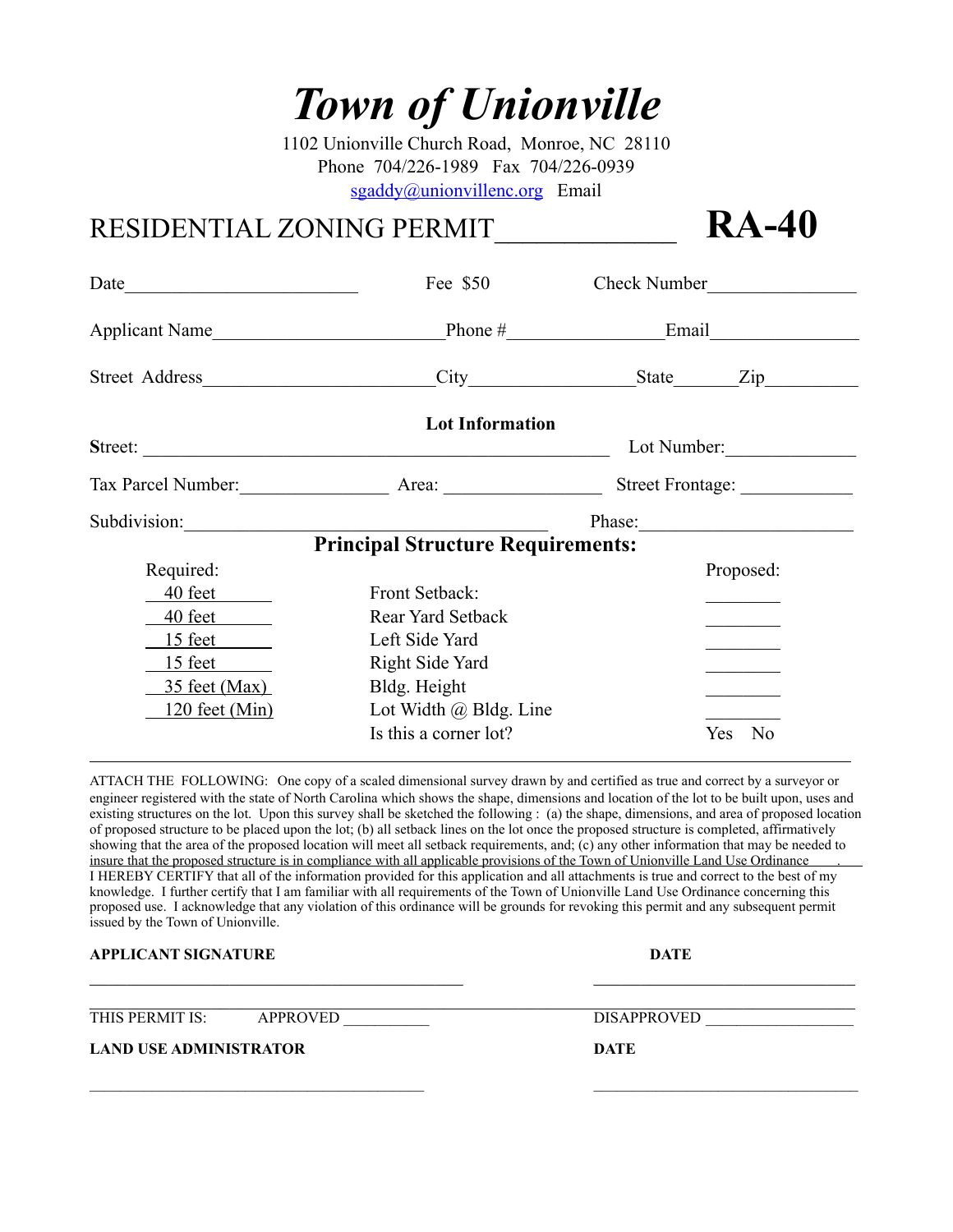# *Town of Unionville*

1102 Unionville Church Road, Monroe, NC 28110 Phone 704/226-1989 Fax 704/226-0939 [sgaddy@unionvillenc.org](mailto:sgaddy@unionvillenc.org) email

# Application for Zoning Compliance \_\_\_\_\_\_\_\_\_\_ **RA-40**

Date Check Number Applicant Name\_\_\_\_\_\_\_\_\_\_\_\_\_\_\_\_\_\_\_\_\_\_\_\_\_\_\_Phone #\_\_\_\_\_\_\_\_\_\_\_\_\_\_Email\_\_\_\_\_\_\_\_\_\_\_\_\_\_\_\_\_ Street Address\_\_\_\_\_\_\_\_\_\_\_\_\_\_\_\_\_\_\_\_\_\_\_\_\_\_\_\_\_\_City\_\_\_\_\_\_\_\_\_\_\_\_\_\_\_\_\_State\_\_\_\_\_Zip\_\_\_\_\_\_\_\_ **Lot Information S**treet: \_\_\_\_\_\_\_\_\_\_\_\_\_\_\_\_\_\_\_\_\_\_\_\_\_\_\_\_\_\_\_\_\_\_\_\_\_\_\_\_\_\_\_\_\_\_\_\_\_\_ Lot Number:\_\_\_\_\_\_\_\_\_\_\_\_\_\_ Tax Parcel Number: Area: Area: Street Frontage: 2014 Subdivision: Thas example 20 and  $\blacksquare$  Phase: **Principal Structure Requirements:** Required: As Built: 40 feet Front Setback: 40 feet Rear Yard Setback 15 feet Left Side Yard 15 feet Right Side Yard 35 feet (Max) Bldg. Height 120 feet (Min) Lot Width  $\omega$  Bldg. Line Is this a corner lot? Yes No

ATTACH THE FOLLOWING: One copy of a scaled dimensional survey drawn by and certified as true and correct by a surveyor or engineer registered with the state of North Carolina which affirmatively shows that the building or structure was erected in compliance with the Town of Unionville Land Use Ordinance and the Zoning Permit previously issued.

I HEREBY CERTIFY that all of the information provided for this application and all attachments are true and correct to the best of my knowledge. I further certify that I am familiar with all requirements of the Town of Unionville Land Use Ordinance concerning this proposed use. I acknowledge that any violation of this ordinance will be grounds for revoking this permit and any subsequent permit issued by the Town of Unionville.

 $\_$  , and the contribution of the contribution of  $\mathcal{L}_\mathcal{A}$  , and the contribution of  $\mathcal{L}_\mathcal{A}$  $\_$  , and the contribution of the contribution of the contribution of the contribution of  $\mathcal{L}_\mathcal{A}$ 

 $\Box$  . The contribution of the contribution of the contribution of the contribution of the contribution of the contribution of the contribution of the contribution of the contribution of the contribution of the contributi

**APPLICANT SIGNATURE DATE** 

THIS PERMIT IS: APPROVED \_\_\_\_\_\_\_\_\_\_\_ DISAPPROVED \_\_\_\_\_\_\_\_\_\_\_\_\_\_\_\_\_\_\_

**LAND USE ADMINISTRATOR DATE**